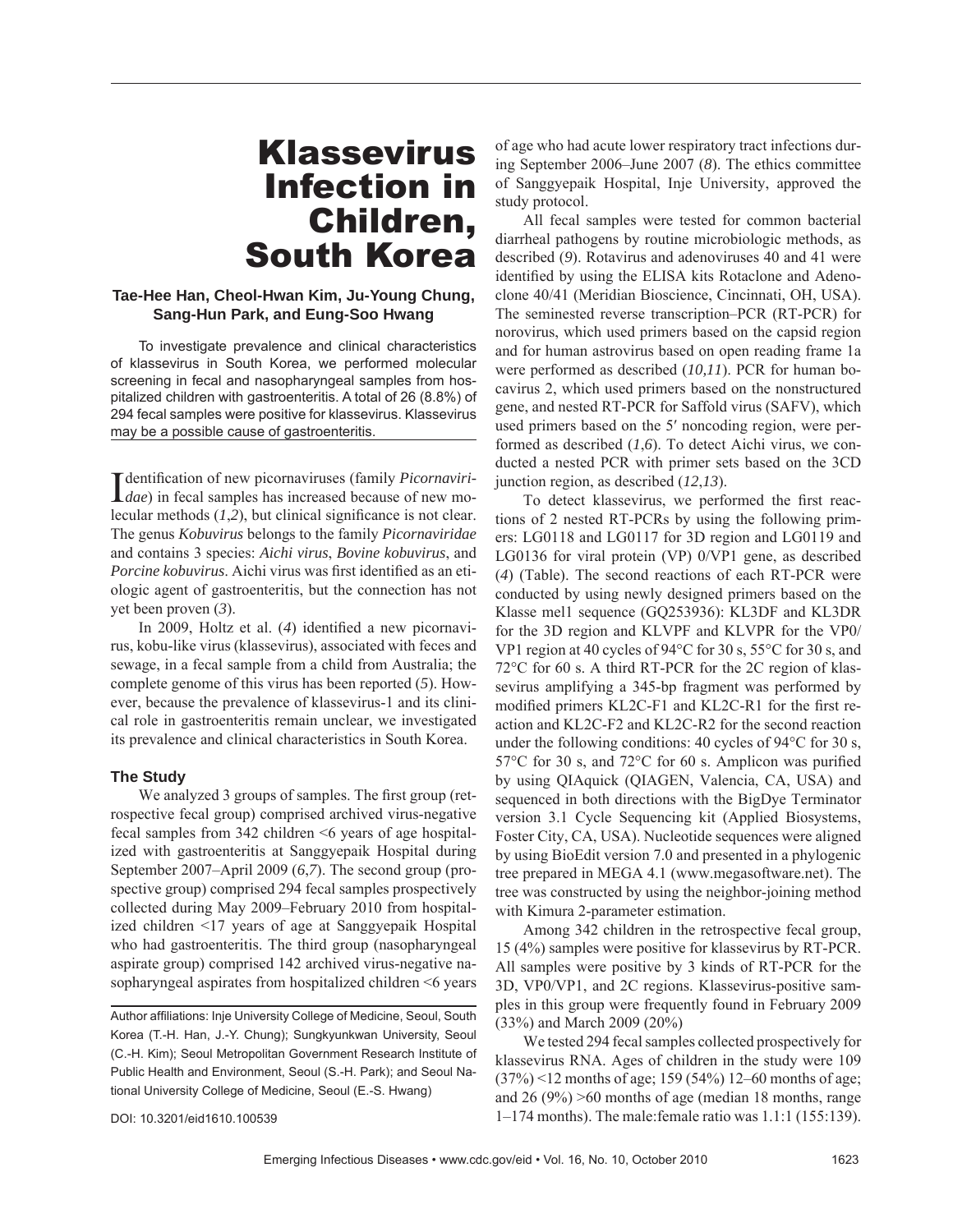### **DISPATCHES**

| Virus/primer                     | Sequence $(5' \rightarrow 3')$    | Gene    | Reference         |
|----------------------------------|-----------------------------------|---------|-------------------|
| Aichi virus                      |                                   |         |                   |
| 6261                             | ACA CTCCCACCTCCCGCCAGTA (1st)     | 3CD     | (12)              |
| 6779                             | GGAAGAGCTGGGTGTCAAGA              |         |                   |
| C <sub>94</sub> b                | GACTTCCCCGGAGTCGTCGTCT (2nd)      | 3CD     | (13)              |
| 246k                             | <b>GACATCCGGTTGACGTTGAC</b>       |         |                   |
| Klassevirus                      |                                   |         |                   |
| LG0118                           | ATGGCAACCCTGTCCCTG AG (1st)       | 3D      | $\left( 4\right)$ |
| LG0117                           | <b>GAAACCCAACCACGCTGTA</b>        |         | (4)               |
| KL3DF                            | GTCTGGTCTATYGAYTACTCTTGCTTT (2nd) | 3D      | This study        |
| KL3DR                            | AGGACGGAGTAGGGRGTRAA              |         | This study        |
| LG0119                           | GCTAACTCTAATGCTGCCACC (1st)       | VP0/VP1 | $\left( 4\right)$ |
| LG0136                           | GCTAGGTCAGTGGAAGGATCA             |         | (4)               |
| <b>KLVPF</b>                     | GTCACYCCMAACACCTCCACTGAAG (2nd)   | VP0/VP1 | This study        |
| <b>KLVPR</b>                     | TTCTGCRCCATCRGCTCCCGA             |         | This study        |
| KL2C-F1                          | CTCGCYGAGGACATCACGGA (1st)        | 2C      | This study        |
| KL <sub>2</sub> C-R <sub>1</sub> | GTACAGGTACACRACCAGTGGCT           |         | This study        |
| KL <sub>2</sub> C-F <sub>2</sub> | AATCTGCTGCCCAGGCCGC (2nd)         | 2C      | This study        |
| KL2CR2                           | AGGGAGATGGCRGAGAGAGCTGT           |         | This study        |
| *VP, viral protein.              |                                   |         |                   |

Table. Primers used in PCR for Aichi virus and klassevirus\*

Enteropathogenic bacteria were found in 6 (2.0%) children, *Salmonella* spp. in 4 (1.0%), and enterotoxigenic *Escherichia coli* in 2 (0.6%). Rotavirus (13.7%) and norovirus (10.6%) were the most prevalent viral agents. Adenovirus, human bocavirus 2, sapovirus, and human bocavirus 1 were detected in 6 (2%), 3 (1%), 2 (0.6%), and 2 (0.6%) children, respectively. SAFV was detected in 1 child, and the virus belonged to SAFV-1 sublineage. Astrovirus and Aichi virus were not found.

Klassevirus was detected in 11 (4%) children in the prospective group, most frequently in June and August 2009 (27% and 36% of detections, respectively). All samples were positive by RT-PCR for the 3D and 2C regions, but the VP0/VP1 region could be amplified in only 8 samples, possibly because of the variance of the strains and sensitivity of the primer sets. Other viral agents were co-detected in 3 (12%). In 142 virus-negative nasopharyngeal aspirates, klassevirus was not detected.

The 26 klassevirus-positive patients ranged in age from 2 months to 175 months (median 31 months, mean 51 months). All klassevirus-positive patients had diarrhea; other symptoms manifested were fever, vomiting, cough, rhinorrhea, and skin rash. No patients had underlying medical problems, and all recovered completely.

Phylogenetic analysis showed that Korean isolates in this study clustered into reference strains, KV US/2002 (NC 012986) and KV AU/1984 (GQ 253930) (online Appendix Figure, www.cdc.gov/EID/content/16/10/1623-appF. htm), but the sequence variation was limited. The ranges of nucleotide differences and amino acid differences between Korean strains and reference strains were  $5\%-11\%$ (online Appendix Figure) and  $0\%$ –14% (data not shown), respectively.

#### **Conclusions**

We found a higher prevalence of klassevirus in feces from children with gastroenteritis than has been found in previous studies (*4*,*5*), possibly because of the study population and different primers. Most (76.9%) klasseviruspositive children were <3 years of age, although the virus was detected in children >6 years of age. Co-infection of klassevirus with other viral agents was lower than coinfection with recently identified viruses, such as SAFV and cosavirus (*1*,*2*). These results suggest that klassevirus could be a possible cause of gastroenteritis in children; however, further studies that include asymptomatic control groups are needed to exclude the possibility of klassevirus being an innocent bystander. Recently, Li et al. (*14*) reported that salivirus, which has 90% nt similarity with klassevirus, might have a role in gastroenteritis. However, this virus could not be differentiated from klassevirus in the phylogenetic analyses based on 3 different regions (data not shown).

We did not detect klassevirus in nasopharyngeal aspirates despite respiratory symptoms in 26.9% of klasseviruspositive children. These results indicate that klassevirus might not be an etiologic agent of acute lower respiratory tract infections; additional studies are required to be conclusive. We detected SAFV in 1 patient; a recent study shows high prevalence of this virus in healthy children and in children with gastroenteritis (*15*), perhaps because of different assay sensitivities. In this study, the results of phylogenetic assay of the 3 different regions showed low genetic diversity of klassevirus, which suggest an outbreak by a single circulating klassevirus strain. A definite seasonality of klassevirus infection was not observed. In conclusion, we have detected klassevirus in children with gastroenteritis,